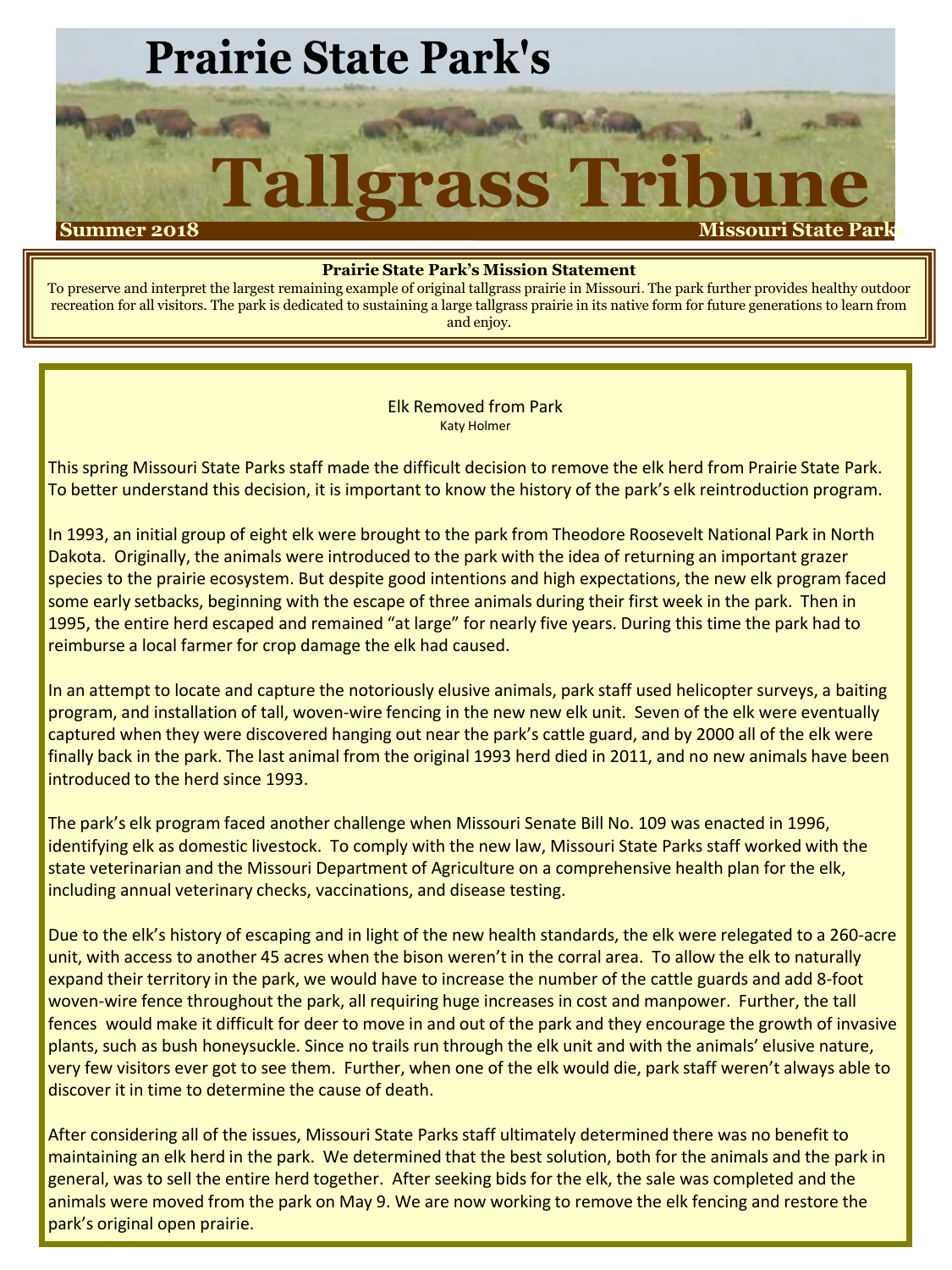## **~Mystery Plant ~ Shooting star**

**Jerry Decker** correctly identified the mystery plant from the spring issue as a shooting star. *Dodecatheon meadia* is one of the showier spring flowers. Most of the ones here in the park are white, though hey can be shades of pink as well.

In the spring, the basal leaves are the first signs of life and are bright green. After they are established, the flowering stem begins its skyward ascent, growing up to 24 inches. Atop the stem a cluster of flower buds points straight up before taking a downward turn. This is when the petals open and peel back, revealing a flower that looks like it has a beak pointing to the ground.

This flower is a trickster, though. It offers pollen, but no nectar! Queen bumble bees obtain the pollen through "buzz pollination." They vibrate their thorax so quickly that the pollen is shaken off by the sound waves.

Follow the link to learn about buzz pollination. <https://www.pbs.org/video/deep-look-bumblebee/>









**Send your answer to [prairiestatepark@dnr.mo.gov](mailto:prairiestatepark@dnr.mo.gov) and the person with the first correct answer will be acknowledged in the next newsletter.** Dung beetles.

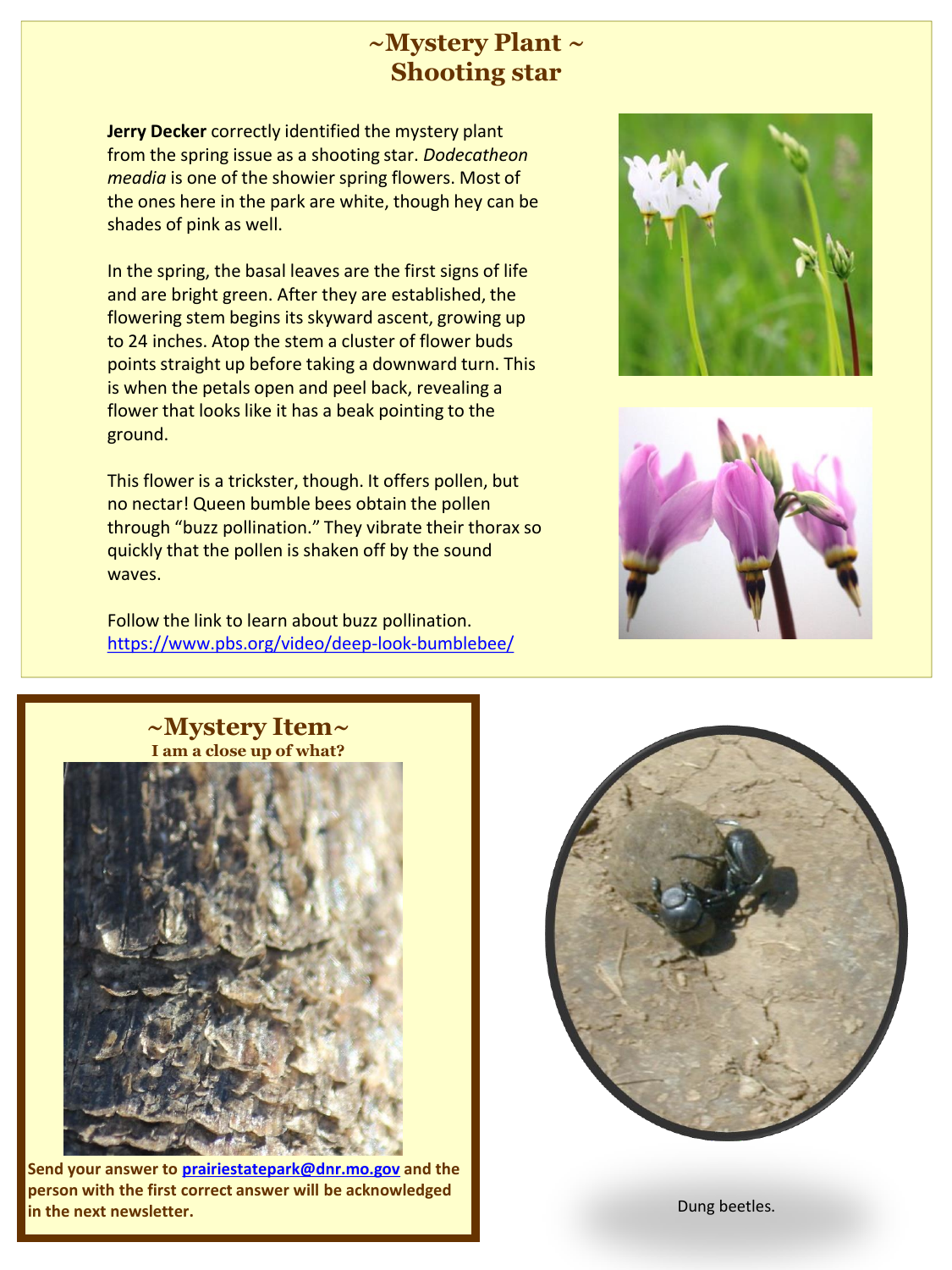

# Dung beetles are important for nutrient recycling on the prairie. Learn about them and help Doug get some food.

# Doug the Dung Beetle Activity Sheet

There are three types of dung beetles - roller, dweller, tunneller. Their names give you a clue as to what they do with dung when they find it.

**Roller** That's Doug. He likes to make a small dung ball and roll it away to a safe nesting spot **Dweller** They like to dig into the dung and set up camp inside - wall to wall food! **Tunneller** They dig a tunnel under the dung, taking the food with them.



Help Doug find his way to the centre of the dung ball maze

For more free Doug activities visit www.dougthedungbeetle.com

This Activity Sheet by Martina at Just Outside the Box Cartoon is licensed under Creative Commons License 3.0. Feel free to print & share my work for not for profit purposes, but attribute my website www.dougthedungbeetle.com. Click here for full license details.